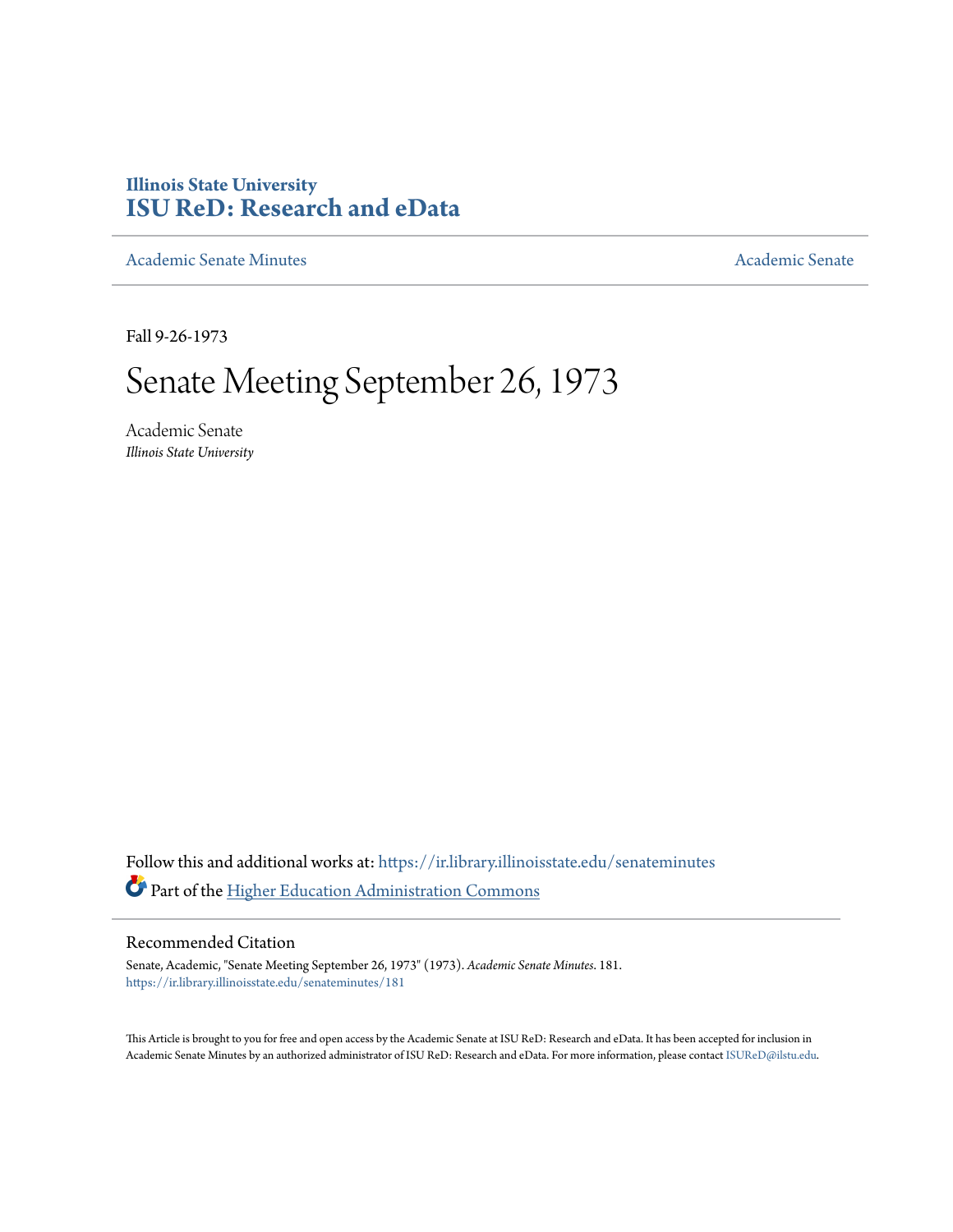SHUMAN STANLEY COlLtGE ARTS AND SCIeNCES

# ACADEMIC SENATE MINUTES

September 26, 1973

)

Vol. V, No. 2

# Contents

Call to Order

Resignation of Senators

Seating of Senators

Approval of Minutes

Administrators' Remarks

Remarks of the Student Association President

Election of the Administrative Selection Committee Chairman's Panel

Procedures for Student Participation in Deans Selection **Committees** 

Change in University Regulation G

Committee Reports

Communications

Meetings of the Academic Senate are open to members of the University community. Persons attending the meetings may participate in discussion with the consent of the Senate.

Persons desiring to bring items to the attention of the Senate may do so by contacting any member of the Senate.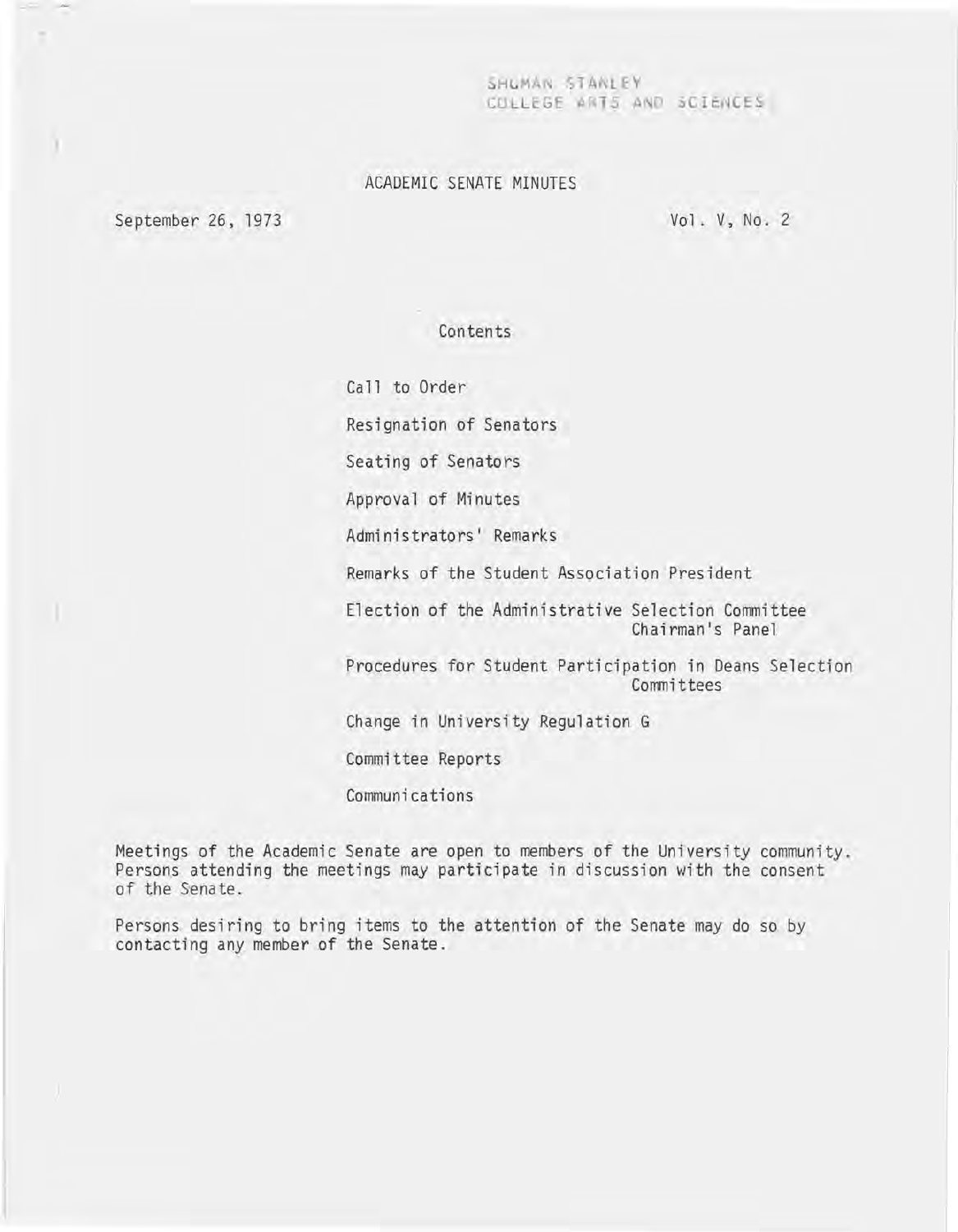# ) Academic Senate Minutes

September 26, 1973 Vol. V, No. 2

#### CALL TO ORDER

The meeting was called to order by Chairman Edwards at 7:05 p.m. in Stevenson 401. The Secretary called the roll and a quorum was declared to be present.

# RESIGNATION OF SENATORS

V, 4 A motion (Mr. Morris, Mr. Barford) to accept with regret the resignations of Larry Johnson, Bill Brundege, and Dave Wieck carried unanimously.

#### SEATING OF SENATORS

V, 5 A motion (Mr. Cetwinski, Mr. Roderick) to seat the replacements, Lori Frankland, Dave DeMarini, and Peter Paiton was approved.

# APPROVAL OF MINUTES

V, 6 A motion (Mr. Madore, Mr. Smith) to accept the minutes as distributed without corrections or additions was accepted.

#### ADMINISTRATORS' REMARKS

President Budig read a letter which he distributed to members of the Senate. (See appendix.)

Dean Helgeson stated that he had several meetings with George Merker and that they had come up with a solution to the problem of the absence of students on the Deans Selection Committees. Dean Helgeson distributed a letter recommending the addition of a student to the Deans Selection Committees. (See appendix for letter.)

# REMARKS OF THE STUDENT ASSOCIATION PRESIDENT

Mr. McConnell stated that he had no remarks from the Student Association.

#### ACTION ITEMS

1. Election of the Administrative Selection Committee Chairman's Panel.

The Chairman notified the members of the Senate that additional nominees for the Administrative Selection Committee Chairman's Panel for the Dean of the College of Business and the Dean of the College of Arts and Sciences had been received and that nominations from the floor would be accepted. According to the procedures instituted for the search, members of the Academic Senate cannot serve on the selection panel. A question was raised by Mr. Madore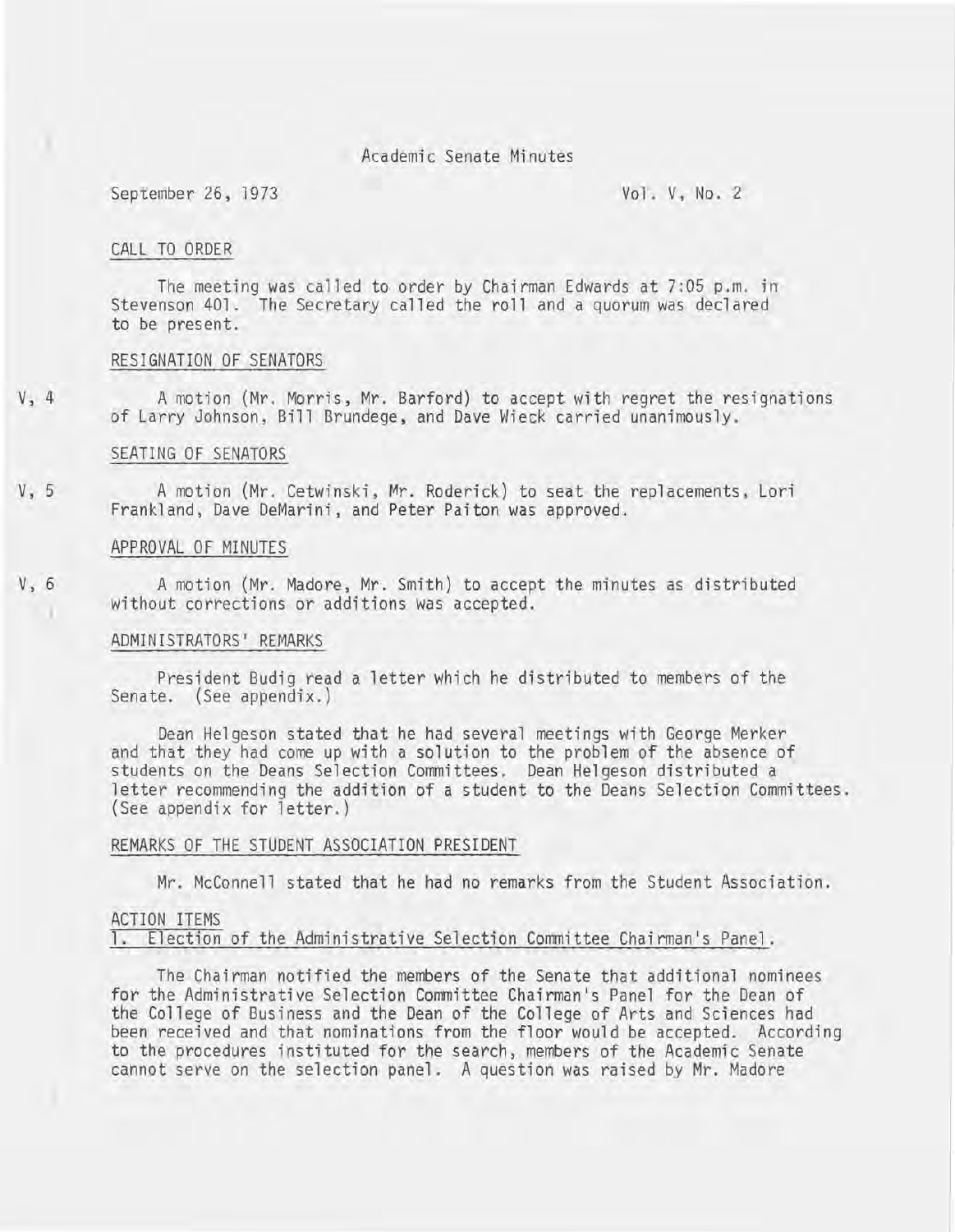as to whether the ten highest vote getters could be considered to be elected. The Chairman ruled that it would take a change in the rules to do so. A motion V, 7 (Mr. Madore, Mr. Woods) that the ten highest vote getters be elected carried. The Chairman also reminded the members that the committee chairmen would be selected from this panel and that election to this panel is not tantamount to selection as chairmen of the Deans' Selection Committees. The Chairman announced that we would vote for ten people and the top ten would be elected. If any of the top ten were unable or unwilling to serve on the committee, the next highest vote getter would be contacted.

While the voting proceeded President Budig introduced President Bonneville, President of the College of Arts and Letters at the University of Grenoble, France. The Senate welcomed President Bonneville with a round of applause. President Bonneville thanked the President and the Senate for allowing him to sit in on the meeting and observe the proceedings.

#### 2. Procedures for Student Participation in Deans' Selection Committees

V, 8 A motion (Mr. Madore, Mr. Roderick) to suspend the rules and move Dean Helgeson's suggestion for the inclusion of a student on the Deans' Selection V, 9 Committees to an action item was approved. A motion (Ms. Chesebro, Mr. Tarrant) that the Senate approve the procedures worked out by Dean Helqeson and Mr. Merker and outlined in Dean Helgeson's letter to the Senate (see appendix) was carried.

#### 3. Change in University Regulation G

Mr. Schwelle was invited to summarize the proposed change in University V, 10 Regulation G. A motion (Mr. Merker, Mr. Cetwinski) to make the proposed change in the University Regulation on beverages was made. Mr. Schwelle reviewed the changes in the state law making the drinking age lower. The change in University Regulation G was drafted to take into account these new changes in the state law. Mr. Gamsky reviewed the development of the policy, the various groups that had met to consider it and the timetable that had been generated to bring the policy to the Academic Senate for tonight. Mr. Sutherland stated that he found two commas in the statement which he thought made logical nonsense out of the statement. He referred to the commas setting off the statemert "being of legal age." The original makers of the motion accepted the editorial suggestion. Mr. Mead raised a question about a possible modification including a provision for restricting the policy by popular vote in certain residence hall units. Mr. Gamsky stated that he felt there was no need for this modification. He said that machinery was already open to students to give various options re their living style. Mr. Gamsky could not see any particular need for this addendum to this policy. Mr. Gamsky stated that the Association of Residence Halls had considered these various problems. Mr. Madore pointed out instances in which University residents had used the current policies to change the life style on a particular floor. Mr. Mead stated that he had found that students were not informed of the availability of the machinery for restricting particular policies. lir. Schwelle noted that there would be informational meetings in all of the dorms to explain this policy. The Chairman requested that at that time residence hall personnel

Y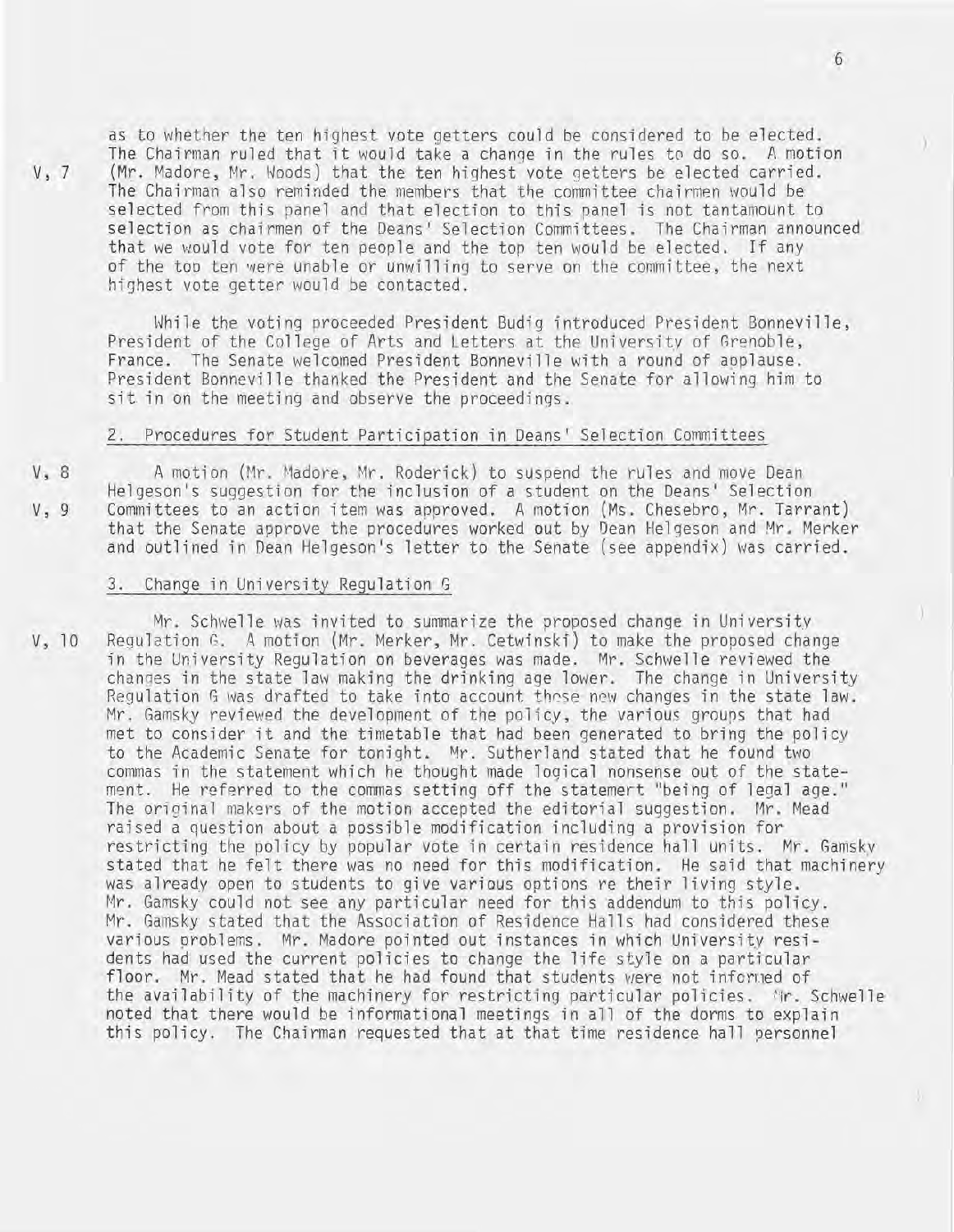V, 11 ) of this policy. A motion (Mr. Mead, Mr. Smith) to all the following amendment to the proposed change in University Regulation G was made. His amendment reads: "Local residence hall units may, by popular vote, choose to restrict this policy as it relates to their own residential unit in any way they may see fit." Dean Helgeson pointed out that in the wording of the motion "to restrict" might be taken by some persons as to do away with the prohibition against the sale of beverages. Mr. Mead stated that that was not his intention and agreed to reword the amendment. Mr. Cetwinski noted that in the discussion of this proposed beverage policy with ARH members people had suggested tacking on a variety of amendments, such as noise policy. At that time it had been decided to just make a simple statement of policy, recognizing that other policies, such as the noise policy, did already exist and would be brought to bear on the situation. Mr. Tarrant pointed out that at the time visitation hours and coed dormitories were suggested machinery<br>had been available to restrict the policy. This same machinery could be made use of in restricting this policy. Mr. McConnell pointed out that it has been his experience that the machinery will work if an idea has popular support. He stated that it is a very short time before the students' voices are heard and the machinery is set into motion. Mr. Smith stated that since this was an overall change in policy we did not have experience in enforcement, even in the cases of students who were 21. Mr. Jack Haskell, president of ARH, asked to make a statement. Mr. Haskell stated that ARH would do everything possible to convey to the students how this policy would take effect. Mr. Mensinger pointed out that social sanctions will take care of most problems. Mr. Stoner stated that he did not think that a majority vote of the students could impose their will on the minority in this matter. Various members of the Senate engaged in continued debate on the question of whether or not the policy should include provisions for restriction of the policy.

> A call for the question met with no objection. Mr. Mead read a revised version of his amendment: "Local residence hall units may, by popular vote, choose to adopt a more restrictive policy as it relates to their own residential unit in any way they may see fit." The motion lost on a voice vote.<br>Mr. Madore called for the question and there were no objections. A roll call Mr. Madore called for the question and there were no objections. A roll call vote was requested. The motion carried, 42-1-2.

help the students to understand their options in considering the limitation

#### COMMITTEE REPORTS

Student Affairs Committee - Mr. Cetwinski asked the Secretary to strike 12.7.72.1 and 12.7.72.2 from the calendar. He also asked that the part of **11.13.72.1** referring to the Student Fee Budget Advisory Committee be stricken from the calendar since the Committee had decided that the committee was under the jurisdiction of the President. Mr. Cetwinski also reported that all members of his committee had volunteered to serve as a liaison person to an external standing committee. The Chairman commended Mr. Cetwinski for the excellent move on the part of the Student Affairs Committee to better communications.

Academic Affairs Committee - Mr. Champagne reported that Mr. Truex, Chairman of the Academic Standards Committee, had resigned and recommended that in light of the important work of the committee a new chairman be expeditiously appointed. The Chairman announced that the Executive Committee had considered this appointment and that a new appointment would be forthcoming.

7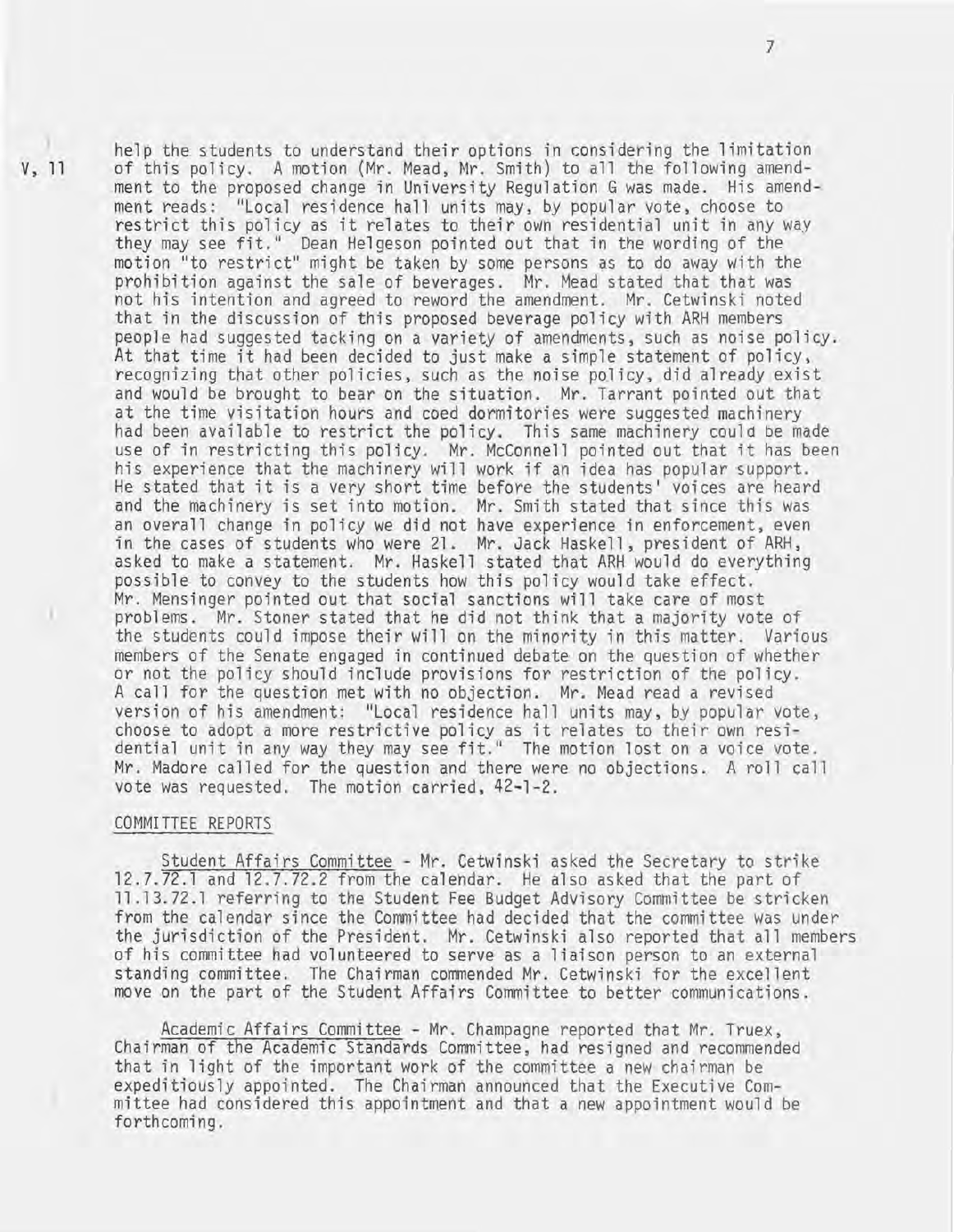Presidential Search Committee - Mr. Edwards reported that the Committee had been very active. He reported that they had been meeting and that they would try to keep the Senate informed via the media.

The Chairman also reported that he had been meeting with the President's Administrative Council.

#### COMMUNICATIONS

Mr. Hicklin announced that Ms. Leonhard had expressed her thanks to the Senate for the gift certificate and the card which had been sent by Senate members during her recent illness. Mr. Hicklin expressed his delight in having Ms. Leonhard back on the job.

Chairman Edwards announced the locations of the meetings of the internal committees which had been asked to meet to clear up calendar items.

# ELECTION RESULTS - ADMINISTRATIVE SELECTION COMMITTEE CHAIRMAN'S PANEL

Mr. Mensinger asked about the results of the election. The Chairman stated that the results would be brought to the committee meetings as soon as they were available. The top ten were: Coenraad Mohr, Elwood Egelston, Cal Pritner, John Ferrell, Brigitta Kuhn, John Rich, Clayton Thomas, Warren Harden, Hal Gilmore, and Joe Talkington. The Chairman explained that if any of these were unable or unwilling to serve the next highest vote getter would be put on the Panel.

A motion (Mr. Young, Ms. Lindstrom) to adjourn was approved. The meeting adjourned at 8:05 p.m. to go into committee meetings.

For the Academic Senate,

Charles R. Hicklin

CRHpl

V, 12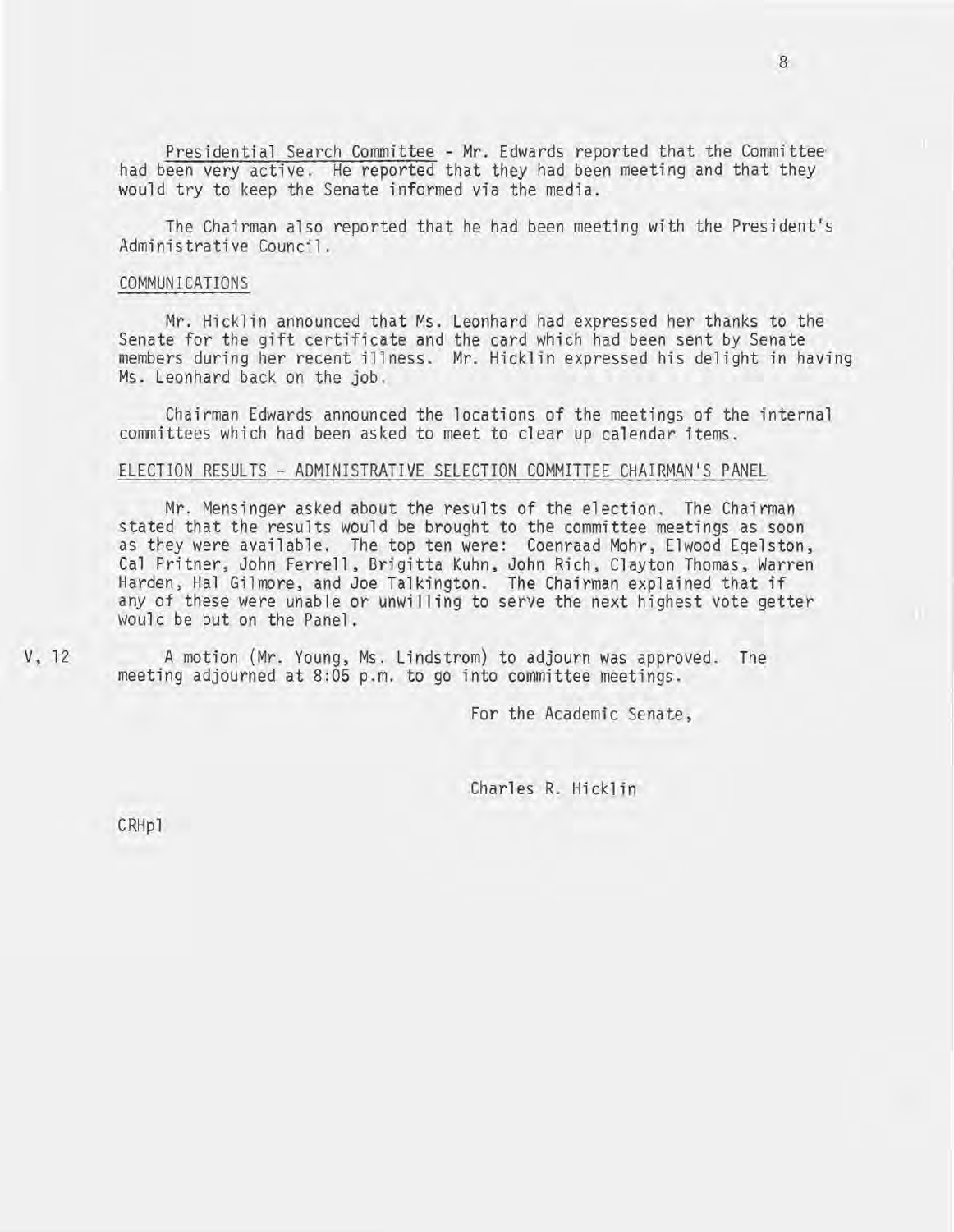|                     |                     | $142 - 1 - 2$<br>VOTE  |        |             |             |             |             |             | <b>VOICE VOTE</b> |                |                                                                       |
|---------------------|---------------------|------------------------|--------|-------------|-------------|-------------|-------------|-------------|-------------------|----------------|-----------------------------------------------------------------------|
| <b>NAME</b>         | ATTEN-<br>DANCE     | Motion<br># $y$ , 10 # | Motion | Motion<br># | Motion<br># | Motion<br># | Motion<br># | Motion<br># | Motion<br>No.     |                | yes no                                                                |
| ter                 | P                   | Abst.                  |        |             |             |             |             |             | $\overline{4}$    | $\chi$         |                                                                       |
| barford             | P                   | Yes                    |        |             |             |             |             |             | 5                 | $\overline{X}$ |                                                                       |
| Cetwinski           | P                   | Yes                    |        | ×           |             |             |             |             | 6                 | $\overline{X}$ |                                                                       |
| Champagne           | P                   | Yes                    |        |             |             |             |             |             | $\overline{7}$    | $\mathsf X$    |                                                                       |
| Chesebro            | P                   | Yes                    |        |             |             |             |             |             | $\,8\,$           | $\mathsf X$    |                                                                       |
| Clifton             | P                   | Yes                    |        |             |             |             |             |             | $\overline{9}$    | $\overline{X}$ |                                                                       |
| DeMarini            | P                   | Yes                    |        |             |             |             |             |             | 10                | $\chi$         |                                                                       |
| Duty                | A                   |                        |        |             |             |             |             |             | 11                |                | $\mathsf{X}% _{\mathsf{X}}^{\prime}=\mathsf{X}_{\mathsf{X}}^{\prime}$ |
| Edwards             | P                   | Yes                    |        |             |             |             |             |             | 12                | X              |                                                                       |
| Ficek               | p                   | Yes                    |        |             |             |             |             |             |                   |                |                                                                       |
| Frankland           | $\mathsf{P}$        | Yes                    |        |             |             |             |             |             |                   |                |                                                                       |
| Friedberg           | $\overline{A}$      |                        |        |             |             |             |             |             |                   |                |                                                                       |
| Fuehrer             | P                   | Abst.                  |        |             |             |             |             |             |                   |                |                                                                       |
| Harpole             | p                   | Yes                    |        |             |             |             |             |             |                   |                |                                                                       |
| Hicklin             | $\mathsf{P}$        | Yes                    |        |             |             |             |             |             |                   |                |                                                                       |
| Johnston            | P                   | Yes.                   |        |             |             |             |             |             |                   |                |                                                                       |
| Jones               | $\overline{P}$      | Yes                    |        |             |             |             |             |             |                   |                |                                                                       |
| Kachur              | P                   | Yes                    |        |             |             |             |             |             |                   |                |                                                                       |
| Kagy                | P                   | Yes                    |        |             |             |             |             |             |                   |                |                                                                       |
| Liberta             | P                   | Yes                    |        |             |             |             |             |             |                   |                |                                                                       |
| Lindstrom           | P                   | <b>Yes</b>             |        |             |             |             |             |             |                   |                |                                                                       |
| Linne               | P                   | Yes                    |        |             |             |             |             |             |                   |                |                                                                       |
| $\cdot$ tle         | P                   | Yes                    |        |             |             |             |             |             |                   |                |                                                                       |
| Madore              | $\mathsf{P}$        | Yes                    |        |             |             |             |             |             |                   |                |                                                                       |
| McMillan            | $\overline{A}$      |                        |        |             |             |             |             |             |                   |                |                                                                       |
| Mead                | P                   | Yes                    |        |             |             |             |             |             |                   |                |                                                                       |
| Meadors             | A                   |                        |        |             |             |             |             |             |                   |                |                                                                       |
| Mensinger           | $\, {\sf P}$        | <b>Yes</b>             |        |             |             |             |             |             |                   |                |                                                                       |
| Merker              | P                   | Yes                    |        |             |             |             |             |             |                   |                |                                                                       |
| Potter              | P                   | Yes                    |        |             |             |             |             |             |                   |                |                                                                       |
| Rennels             | $\overline{A}$      |                        |        |             |             |             |             |             |                   |                |                                                                       |
| Rex                 | P                   | <b>Yes</b>             |        |             |             |             |             |             |                   |                |                                                                       |
| Roderick            | P                   | Yes                    |        |             |             |             |             |             |                   |                |                                                                       |
| Smith               | P                   | No                     |        |             |             |             |             |             |                   |                |                                                                       |
| Stoner              | P                   | Yes.                   |        |             |             |             |             |             |                   |                |                                                                       |
| Sutherland          | P                   | Yes                    |        |             |             |             |             |             |                   |                |                                                                       |
| Tarrant             | P                   | Yes                    |        |             |             |             |             |             |                   |                |                                                                       |
| VanTine             | $\mathsf{P}$        | Yes                    |        |             |             |             |             |             |                   |                |                                                                       |
| White               | P                   |                        |        |             |             |             |             |             |                   |                |                                                                       |
| Paiton              | P                   | Yes.                   |        |             |             |             |             |             |                   |                |                                                                       |
| Wissmiller          | P                   | Yes                    |        |             |             |             |             |             |                   |                |                                                                       |
| Workman             | P                   | Yes                    |        |             |             |             |             |             |                   |                |                                                                       |
|                     | P                   | Yes                    |        |             |             |             |             |             |                   |                |                                                                       |
| Wong                | P                   | Yes.                   |        |             |             |             |             |             |                   |                |                                                                       |
| Woods               |                     | <b>Yes</b>             |        |             |             |             |             |             |                   |                |                                                                       |
| Young<br>$M$ Jnnell | $\, {\sf P}$        | <b>Yes</b>             |        |             |             |             |             |             |                   |                |                                                                       |
| Budig               | P                   | Yes                    |        |             |             |             |             |             |                   |                |                                                                       |
|                     | P                   | Yes.                   |        |             |             |             |             |             |                   |                |                                                                       |
| Helgeson<br>Gamsky  | P<br>$\overline{P}$ | Yes.                   |        |             |             |             |             |             |                   |                |                                                                       |
| Morris              | P                   | Yes.<br>Yes            |        |             |             |             |             |             |                   |                |                                                                       |
|                     |                     |                        |        |             |             |             |             |             |                   |                |                                                                       |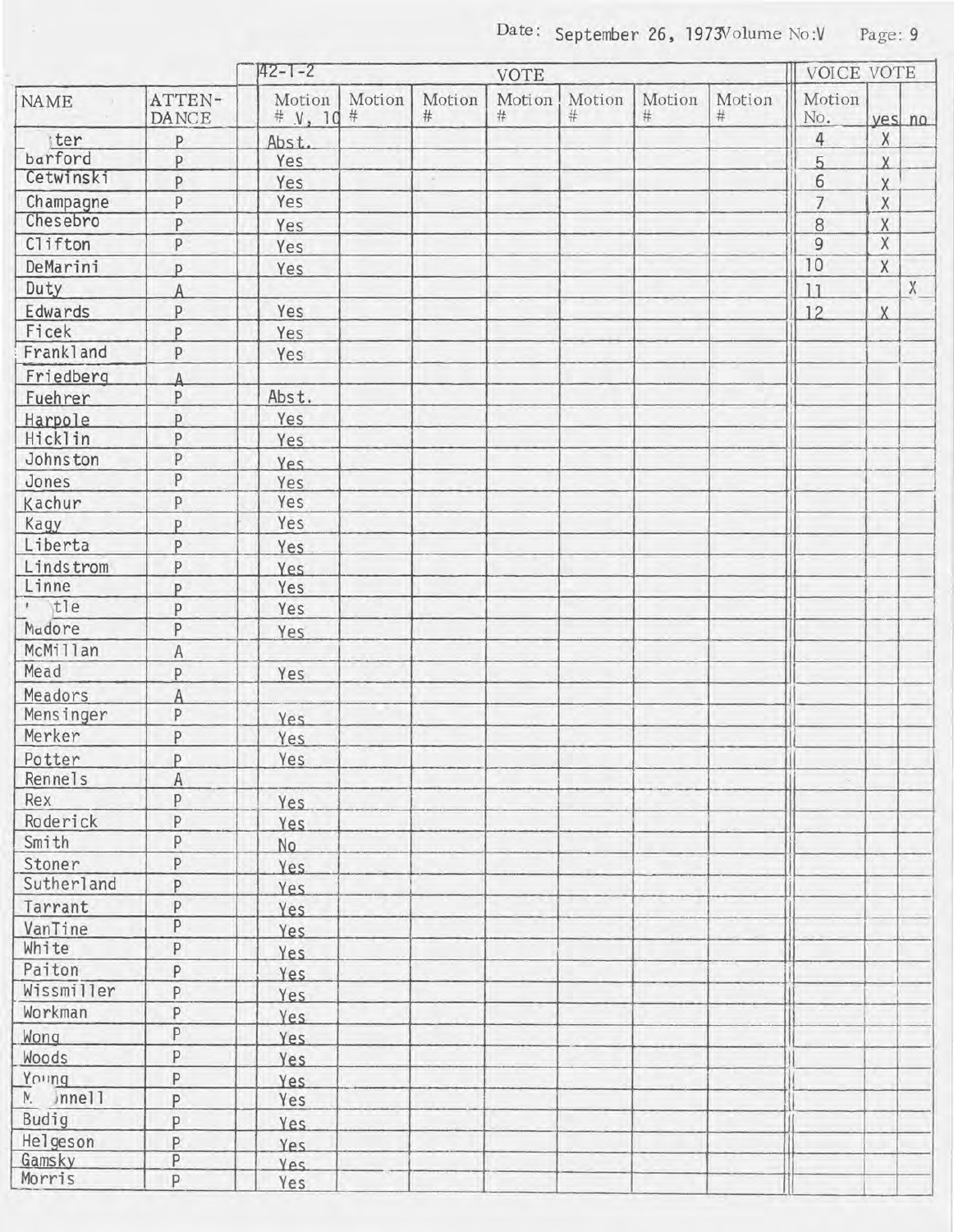$\Xi$ M $\sigma$ **SU** ILLINOIS STATE UNIVERSITY

> Office of the Vice trresident: nnd. Dean of the University

September 25, 1973

Members of the Academic Senate To:

From: A. Helgeson

Re: Student Representation on Deans Search Committees

The Senate will probably wish to consider a revision of the procedures and policies for selecting college deans in the near future. I would suggest, however, that our work of naming the search committees for the deans of the College of Arts and Sciences and of Business not be delayed and that the methods described below be employed as a temporary solution to afford student representation on those committees.

The procedures and policies for selecting college deans adopted by the Academic Senate, on November 18, 1970, contain no provisions for the addition of student members to the selection committees. There is however a provision in the rules for the Dean of Faculties to add additional members, with a method of selection to be determined by the Academic Senate upon the recommendation of the Dean of Faculties. I am therefore recommending that we add a student member to each of the search committees currently being set up, employing the following methods:

I recommend that in each case we ask student members of the College Council involved to nominate three students from their college for possible service on the Deans Search Committee. The entire College Council would then vote, selecting one of the three students as a student representative on the Deans Search Committee for that college.